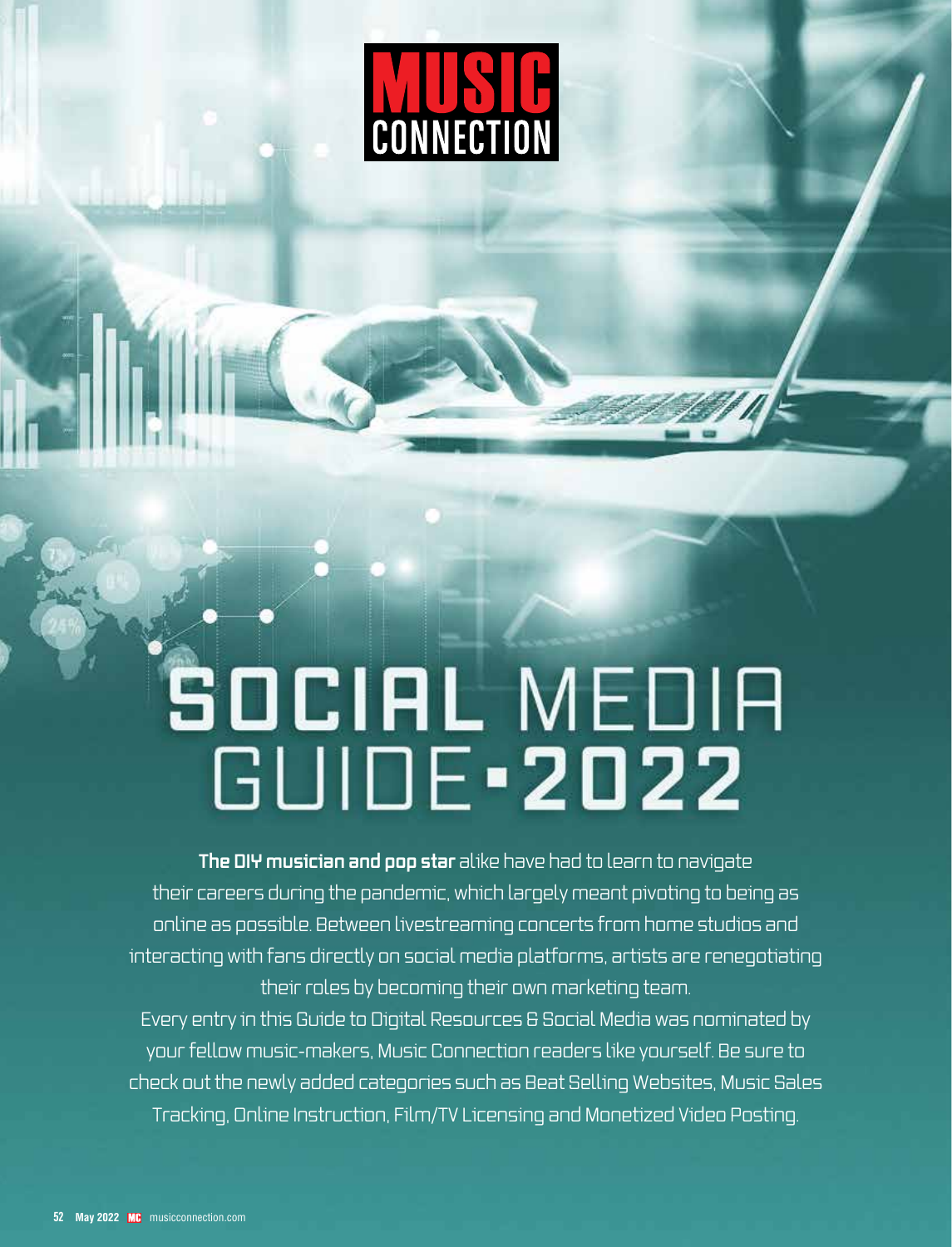# SOCIAL MEDIA & DIGITAL MARKETING TOOLS

#### **BITLY**

**Web:** bitly.com **Services:** URL Shortener, Custom Branded URLs, API & Link Management.

#### **CANVA**

**Web:** canva.com

**Services:** Graphic-design tool website. Design presentations, social media graphics, and more with thousands ofbeautiful layouts.

## **CROWDMOUTH**

**Web:** crowdmouth.com **Services:** Crowdmouth is a direct-to-fan platform empowering creators to engage, monetize and grow their audiences.

## **FORTUNES**

#### **Web:** fortunes.io

**Services:** Cross-platform music data analytics, career recommendations to increase revenues.

#### **FLYTEVU**

**Web:** flytevu.com **Services:** Full-Service entertainment marketing company based in Nashville, TN.

#### **HOOTSUITE**

**Web:** hootsuite.com

**Services:** Social media marketing and management platform. Helps you keep track and manage your many social network channels. It can enable you to monitor what people are saying about your brand and help you respond instantly. **Fee:** Professional - \$49/mo.

#### **LINKMY.PHOTOS**

#### **Web:** linkmy.photos

**Services:** Instagram photos and captions are currently not linkable. The only place where you can add a link to your website is through the URL in your Instagram bio. Link My Photos has created the destination for your Instagram bio. Your personalized Link My Photos page displays all of your clickable photos to help your followers get to the content and products that you post. **Fee:** Free, Shutterbug - \$4.99/mo., paparazzi - \$9.99/mo

#### **MAILCHIMP**

**Web:** mailchimp.com

**Services:** Email marketing tool that allows you to send emails to hundreds or thousands of recipients all at once. It is essentially a tool you can use to create and manage mailing lists and newsletters, as well as automate your email campaigns and collect leads. **Fee:** Free, Grow \$11, \$17/mo, Pro -\$299/mo.

# **NUMBER ONE MUSIC**

**Web:** N1m.com

**Services:** A music portal dedicated solely to the development and exposure of indie artists/bands

#### **VENTURE MUSIC**

**Web:** venturemusic.com **Email:** info@venturemusic.com **Clients:** Universal Music Group, BMG, Red Light Management, Quartz Hill Records, Flobots

#### **VERTIGO**

**Web:** vertigomusic.com

**Services:** Fans can access artist content on Vertigo from anywhere, no app download required. Artists can further boost streams and sync any content to subscribers' accounts. Independent Artists/Bands.

# **SPROUT SOCIAL**

866-878-3231

**Web:** sproutsocial.com **Services:** Social media management and optimization platform for brands and agencies of all sizes. Gives you a single hub for social media publishing, analytics and engagement across all of your social profiles. **Fee:** Standard - \$89/mo, professional \$149/mo, Advance \$249/mo.

# **UNSPLASH**

**Web:** unsplash.com **Services:** Database of high-resolution, watermarkfree images that are free for use.

# WEB DESIGN

#### **BANDZOOGLE**

**Email:** support@bandzoogle.com **Web:** bandzoogle.com **Features:** Unlimited support, free domain name, premium hosting, unlimited bandwidth, mobileready themes, music player, SEO tools, tour calendar, EPK's, more. **Fee:** Lite – 8.29/mo, Standard - \$12.46/mo, Pro - \$16.63/mo.

## **NING**

855-233-6436 **Web:** ning.com **Services:** Social integration, custom design, 24/7 support, basic features toolkit, monetization options **Fee:** Basic - \$25/mo, Performance - \$49/ mo, Ultimate - \$99/mo.

# **SQUARESPACE**

**Email:** support.squarespace.com **Web:** squarespace.com **Features:** Modern templates, adobe image editor, audio collections, social sharing, email campaigns, product merchandising **Fee:** Personal - \$12/mo., Business - \$18/mo., Commerce, \$26/\$40

#### **WIX**

**Web:** wix.com

**Features:** Design freedom, SEO, mobile optimization, unlimited fonts, media galleries, custom domain name, social tools, customizable music player, music selling options, stats. **Fee:** Free version available, Combo - \$14/ mo, Unlimited - \$18/mo., Pro - \$23/mo., VIP - \$39/mo.

# **WORDPRESS**

**Web:** wordpress.com **Features:** Custom domains, mobile friendly, built-in social sharing, in-depth stats, search engine optimized **Fee:** Free, Personal - \$4/mo, Premium - \$8/mo, Business - \$25/mo.

# LEGAL SERVICES/ADVICE

## **AVVO**

**Web:** avvo.com **Services:** Ratings, reviews and disciplinary records for lawyers in every state. Get free legal advice, find the right lawyer, and make informed legal decisions.

# **FREE LEGAL ADVICE**

**Web:** freeadvice.com **Services:** Comprehensive legal and insurance advice, articles, answers, videos and news.

## **LAWCHAMPS**

866-653-3017 **Web:** lawchamps.com

**Services:** Instantly matches consumers with solo attorneys based on budget. Clients and attorneys can instant message, call & video chat with members only app.

#### **LAWHELP.ORG**

**Web:** lawhelp.org

**Services:** Created for people living on low incomes and the legal organizations that serve them. LawHelp.org provides referrals to local legal aid and public interest law offices, basic information about legal rights, court forms, self-help information, court information, links to social service agencies, and more in your state.

#### **LEGALZOOM**

800-773-0888 **Email:** support@legalzoom.com **Web:** legalzoom.com **Services:** Online legal help on business, intellectual property, contracts & agreements, legal advice.

#### **LEGAL SERVICES LINK**

844-529-3279 **Web:** legalserviceslink.com **Services:** Anonymously post your legal needs quickly and for free. Lawyers interested in helping you contact you via email. Review the emails and select the best lawyer for you.

#### **MUSIC CONNECTION**

**Web:** musicconnection.com/directories

#### **NOLO**

800-631S-5158 **Web:** nolo.com **Services:** Answers to everyday legal and business questions, lawyer directory

## **UCLA SCHOOL OF LAW'S MUSIC INDUSTRY CLINIC**

**Email:** mic@law.ucla.edu **Web:** law.ucla.edu/academics/clinical-education/ clinics/music-industry-clinicServices: Free 30-minute consultations to individuals who need legal advice relating to their careers in the music industry on selected dates.

#### **VOLUNTEER LAWYERS FOR THE ARTS**

212- 319-2787 ext. 1 **Email:** vlany@vlany.org **Web:** vlany.org **Services:** VLA provides legal services to lowincome artists and all non-profit arts organization in every artistic discipline.

# FUNDRAISING/FINANCIAL **MATTERS**

#### **ARTISTSHARE**

**Email:** support@artistshare.com **Web:** artistshare.com **Services:** Operates as a record label and business

model for artists which enables them to fund their projects by allowing the general public to directly finance, watch the creative process, and in most cases gain access to extra material from an artist.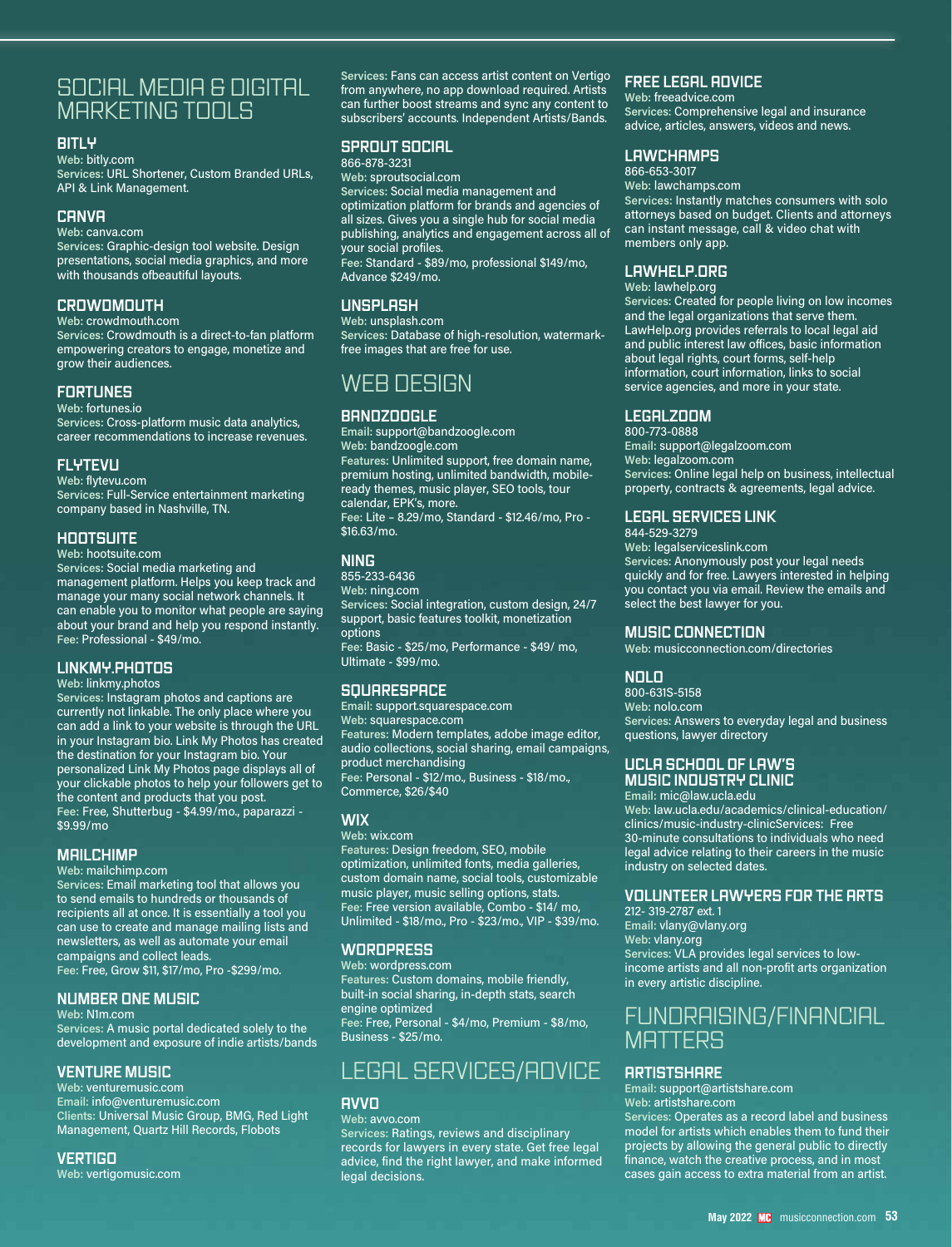# SOCIAL MEDIA GUIDE • **2022**

**Fees:** 5% fee on contributions raised in addition to third party credit card processing fees (3-5%).

#### **BEATBREAD**

#### **Web:** beatbread.com

**Services:** The pioneering music funding platform that enables artists to access growth capital while maintaining control of their careers and ownership of their music

#### **CENTTRIP**

**Web:** centtrip.com

**Services:** global fintech providing expense management and card payment technology, has launched its platform, app, and card in the United States, to change the way music and entertainment industry manages tour and team expenses

#### **FUNDLY**

**Web:** fundly.com

**Services:** Crowdfunding site for online fundraising. Raise money online from friends, family, colleagues, donors, and other supporters via email, Facebook, Twitter, LinkedIn, Google, and social media networks.

**Fees:** Platform fee of 4.9% per transaction in addition to payment processing fee of 3% + 30 cents per transaction.

# **GOFUNDME**

**Web:** gofundme.com

**Services:** For-profit crowdfunding platform that allows people to raise money for events. 0% platform fee.

**Fees:** Fees vary based on country. United States is 2.9% + 30 cents per donation.

# **INDIEGOGO**

**Web:** indiegogo.com

**Services:** International crowdfunding website. Indiegogo allows people to solicit funds for an idea, charity, or start-up business. Indiegogo charges a 5% fee on contributions. **Fees:** 5% of funds raised in addition to processing fee of 3% + 30 cents per transaction. Bank may charge additional fees depending on currency and bank account location.

# **JACKTRIP FOUNDATION**

#### **Web:** jacktrip.org

**Services:** The JackTrip Foundation Equipment Grant supports nonprofit arts, education, and technology organizations, as well as individuals applying through organizations. The funds are for purchase of equipment for network arts projects to further innovation and access in this cultural work.

# **KICKSTARTER**

**Web:** kickstarter.com

**Services:** Crowdfunding platform for creative projects. A home for film, music, art, theater, games, comics, design, photography, and more. **Fees:** Kickstarter fee of 5% of total funds raised in addition to payment processing fees of 3% + 20 cents per pledge. (Pledges under \$10 have a discounted micropledge fee of 5% + 5 cents per pledge)

#### **MUSIC BENEFACTORS**

**Web:** musicbenefactors.com

**Services:** We work with recording artists, indie labels, publishers, venues, and other music businesses to sell debt and equity securities to investors. The capital raised is used to help fund their businesses.

# **PATREON**

**Web:** patreon.com

**Services:** Membership platform that provides business tools for creators to run a subscription content service, with ways for artists to build relationships and provide exclusive experiences to their subscribers, or "patrons."

**Fees:** 5% of successfully processed fees in addition to an effective payment processing fees that may vary based on transaction amount and method of payment and a fixed fee. These average around 5% and 30 cents per transaction. There are also Payout fees for moving your funds from your Patreon account to your bank account.

## **PLUMFUND**

**Web:** plumfund.com

**Services:** Free to fundraisers and donors. There are no transaction fees for organizers or contributors, and no setup fees.

Fees: Third party fee of 2.8% + 30 cents deducted from each transaction.

#### **ROYALTY EXCHANGE** 1-800-718-2269

**Web:** royaltyexchange.com **Services:** Online marketplace/auction platform where investors & owners of royalty streams can buy royalties and sell all types of royalties. **Fees:** Commission is collected after auction at rate determined prior to listing from sellers. Third party fees for transfers depending on bank account, location, and method of payment for buyers.

# **SOUND ROYALTIES**

**Email:** info@soundroyalties.com **Web:** soundroyalties.com **Services:** Offers music professionals non-credit based financing and funding without having to deal with banks or traditional lenders.

# MUSIC REVIEW/OPINION/ FEEDBACK<sup>'</sup>

# **FLUENCE**

**Email:** contact@fluenceapp.com **Web:** Fluence.io **Services:** Promotion, makes curators directly accessible to artists, promoters through their platform.

# **MUSIC CONNECTION**

(Live Reviews, New Music Critiques) **Email:** contactmc@musicconnection.com **Web:** musicconnection.com/reviews/getreviewed **Services:** 12 recorded artists and 7 live performances are selected to be reviewed by Music Connection staff from artist submissions every month. Unsigned Artists only.

#### **REVERBNATION (CROWD REVIEW)**

**Email:** support@reverbnation.com **Web:** reverbnation.com/band-promotion/ crowd\_review. **Services:** Artist feedback from targeted sample, data analytics.

# **SONGCHECKS**

**Web:** Songchecks.com **Services:** Songchecks is a curated platform for Producers, Mixers, Bands, and Songwriters of all levels and locations to get affordable written feedback on your songs from the world's best music talent.

# **SONGU.COM**

**Web:** songu.com

**Services:** Provides multi-level song writing courses developed by award winning songwriters, song feedback, mentoring, oneon-one song coaching, cowriting, unscreened pitching opportunities and more.

# **TUNECORE (FAN REVIEWS)**

646-651-1060 **Web:** tunecore.com/artist-services **Services:** Artist feedback, data analytics

# GIG FINDER

#### **AIRGIGS**

**Email:** help@airgigs.com

**Web:** airgigs.com **Services:** platform for hiring professional session musicians, vocalists and audio engineers online. Songwriters, music producers, bands and creatives can hire talent to enhance their existing productions, or they can produce an entire song from composition to mastering completely online.

# **GIGMASTERS**

866-342-9794 **Web:** gigmasters.com **Services:** Event services booking platform. Hire local musicians, DJs, bands, photographers and speakers for special event.

# **GIGSALAD**

**Web:** gigsalad.com **Services:** Find and book everything from bands, musicians, and DJs to entertainers, speakers and event services.

# **REVERBNATION**

**Email:** support@reverbnation.com **Web:** reverbnation.com **Services:** Online platform that provides marketing tools and industry opportunities for musicians, artists, and bands to manage their careers. **Fee:** Free, Basic- \$12.95/mo., Premium - \$19.95/mo.

# **SONICBIDS**

**Email:** support@sonicbids.com **Web:** sonicbids.com **Services:** Connects bands, music promoters and major brands through an online platform. Engage new fans, discover new music and find gigs. **Fee:** Sonicbids Basic – Free, EPK Pro - \$5.00, Gig-Seeker Pro - \$19.99

# **SOUNDBETTER**

888-734-4358 **Email:** info@SoundBetter.com **Web:** soundbetter.com

# SONG SUBMISSIONS/ PLACEMENTS

# **ADAPTR**

**Web:** adaptr.com Services: An all in one platform to easily add hit music to your apps and digital experiences

# **MUSIC CONNECTION**

**Web:** musicconnection.com

# **MUSIC GATEWAY**

**Email:** support@musicgateway.com **Web:** musicgateway.com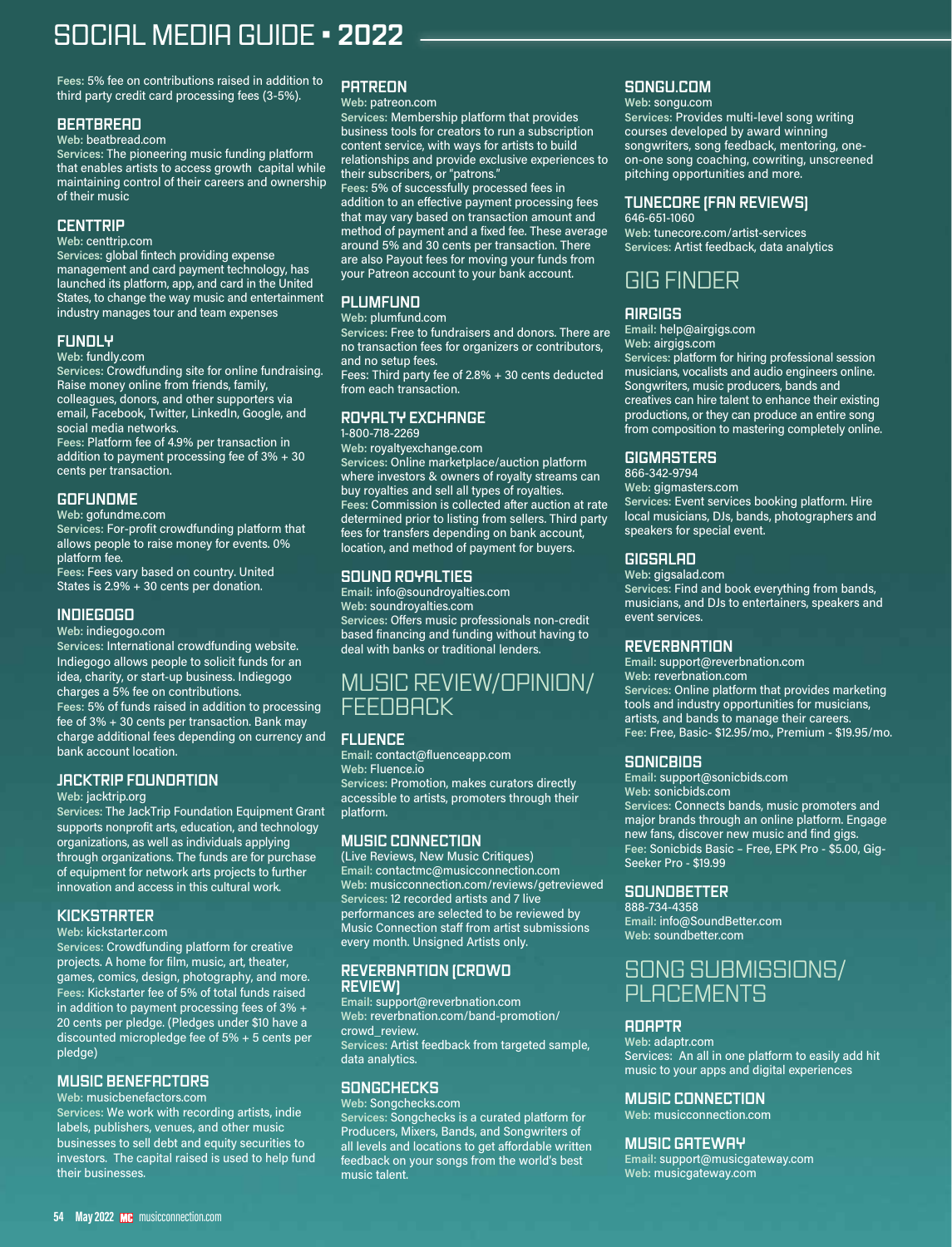# SOCIAL MEDIA GUIDE • **2022**

Hip-Hop, Jazz, Instrumental, etc. **Fee:** \$35.00 per song

# ON THE ROAD: LODGING

#### **AIRBNB**

415-800-5959, 855-424-7262 **Web:** airbnb.com **Services:** Find hosts with extra rooms, entire homes and unique accommodations.

#### **COUCH SURFING**

**Email:** support@couchsurfing.com **Web:** couchsurfing.com **Services:** Arrange homestays, offer lodging and hospitality, and join events such as "Couch Crashes."

# **HOTEL TONIGHT**

**Email:** help@hoteltonight.com **Web:** hoteltonight.com **Services:** Last minute hotel deals, discounted room rates

#### **INDIE ON THE MOVE**

**Email:** info@indieonthemove.com **Web:** indieonthemove.com **Services:** Show & tour booking, Music Venues Database, QuickPitch Emailing, College & University Show Booking Database, Bands Directory, Show Availabilities, Classifieds **Fee:** Free, Premium - \$9.99/mo.

# **PRICELINE**

877-477-5807 **Web:** priceline.com **Services:** Discount rates for travel-related purchases including airline tickets, hotel stays, cars, cruises

# ARTIST COLLABORATIONS

# **AIRTABLE**

**Web:** airtable.com **Services:** Shared database/spreadsheet **Fee:** Free or paid membership (\$10/mo, \$24/mo.).

#### **AUDDLY**

**Email:** info@auddly.com

**Web:** auddly.com

Services: Allows music creators to collect their song data and make it accessible for the business side, in order to secure transparent and correct credits and payments for everyone involved.

#### **AUDIOBRIDGE**

**Web:** audiobridgeapp.com

**Services:** Mobile recording studio, tool for mobile music collaboration. Communicate directly with your collaborators with dedicated chat-rooms for every session. Keep track of your entire history of edits in one place with both real-time and delayed collaboration.

#### **AVID**

**Web:** avid.com

**Services:** Provides information on alldigital solutions for capturing, creating, editing and distributing digital media.

#### **BANDHUG**

**Web:** bandhug.com

**Services:** Bandhug is an international music platform that fosters collaboration between musicians and the globe.

# **BANDLAB**

**Email:** hello@bandlab.com **Web:** bandlab.com **Services:** Social media network for musicians and fans with unlimited cloud based storage. **Fee:** Free

# **BANDMIX**

877-569-6118 **Web:** Bandmix.com **Services:** Online classified network for connecting local musicians and bands. **Fee:** Free or premier membership (\$12.95/\$17.90mo

# **BEATSTARS**

**Web:** beatstars.com **Services:** Digital production marketplace that allows music producers to license and sell beats and give away free beats. **Fee:** Free or Unlimited for \$9.99/\$19.99mo

**BLEND**

**Web:** blend.io **Services:** Makes the process of producing music interactive. The social platform helps music producers share music projects in source format, perfect for remixing, collaborating, learning from, and gathering feedback from others in the global community.

# **DOWNWRITE**

**Web:** downwrite.com

**Services:** Downwrite is the premiere platform for the co-creation of music between fans and artists. It allows fans to bring a personal experience, idea, or occasion into the creative realm of an artist, who through their unique talent, transforms the shared experience into music.

# **DROOBLE**

**Email:** team@drooble.com **Web:** drooble.com **Services:** Social media network for musicians with promotional features, also allows users to submit reviews of other users music for payment. **Fee:** Free

#### **FRETTIE**

**Web:** frettie.com **Services:** Connect with other songwriters from around the globe. Frettie is avaluable songwriting community made up of students, professionals and hit songwriters who are all eager to learn, discover, give feedback and connect with each other.

#### **INTROBOT**

**Web:** introbot.co **Services:** App for musicians, filmmakers, actors, models, photographers, writers, dancers, artists, designers, and people with ideas, to collaborate with people from around the world who have the skills to realize their creative idea

#### **KOMPOZ**

**Web:** kompoz.com/music **Services:** Social network platform for musicians, to share, collaborate, distribute music and crowdsource production/ performers **Fee:** Free or premier membership (\$5/ mo., \$10/ mo., \$20/mo.).

# **LEDO**

**Web:** ledomusic.is **Services:** A 'Collab-House' platform for music makers and content creators to connect and reach new audiences.

# **METAPOP**

**Email:** support@metapop.com **Web:** metapop.com **Services:** Upload and share tracks, join communities, and enter competitions.

# **MUSIVERSAL**

**Web:** musiversal.com **Fee:** \$49/mo, \$490/yearly **Services:** Access to world-class session musicians, vocalists, producers, and audio engineers

## **MUSICIAN'S CONTACT**

818-888-7879 **Email:** info@musicianscontact.com **Web:** musicianscontact.com **Services:** Connecting musicians and bands together for over 45 years, from club and casual groups, to traveling bands, to concert and recording acts.

#### **MUSIC LAUNCH HUB**

**Web:** musiclaunchhub.com **Services:** Global music network where working musicians and the next wave of music professionals, come together to better navigate their future in music.

#### **OFFTOP**

**Web:** offtop.co

**Services:** Mobile recording studio to rap and sing over beats. Explore library of fresh instrumentals, record freestyle or written verses, and share your rap or song with the world.

## **PROCOLLABS**

**Web:** procollabs.com

**Services:** online music collaboration service that gives you access to experienced and talented songwriters, musicians, audio engineers, and music producers from all around the world. **Fee:** Free or premier membership (\$20/ mo., \$50/ mo., \$95/mo.).

# **SHOWX**

**Web:** showx.io

**Services:** Mission-driven platform that creates a forum through which artists can network, collaborate, co-promote and create with the goal of empowering careers.

# **SLACK**

**Web:** slack.com **Services:** Collaborative hub for work colleagues with features such as messaging, file sharing, screen sharing, searchable history, and integration with other filesharing/messenger apps. Organizes conversations between work colleagues into streamlined layout. **Fee:** Free or paid membership (\$6.67/mo., \$12.50/ mo.).

# **SONGSALIVE!**

**Web:** songsalive.org **Services:** Largest global songwriters squad. A non-profit organization supporting, promoting and educating songwriters and composers worldwide.

# **SONGSPACE**

**Web:** songspace.com **Services:** Helps music creators and publishers collaborate, pitch, track and share song projects and playlists. **Fee:** Creator - \$8/mo., Business - \$15/ mo.- Plus - \$28/mo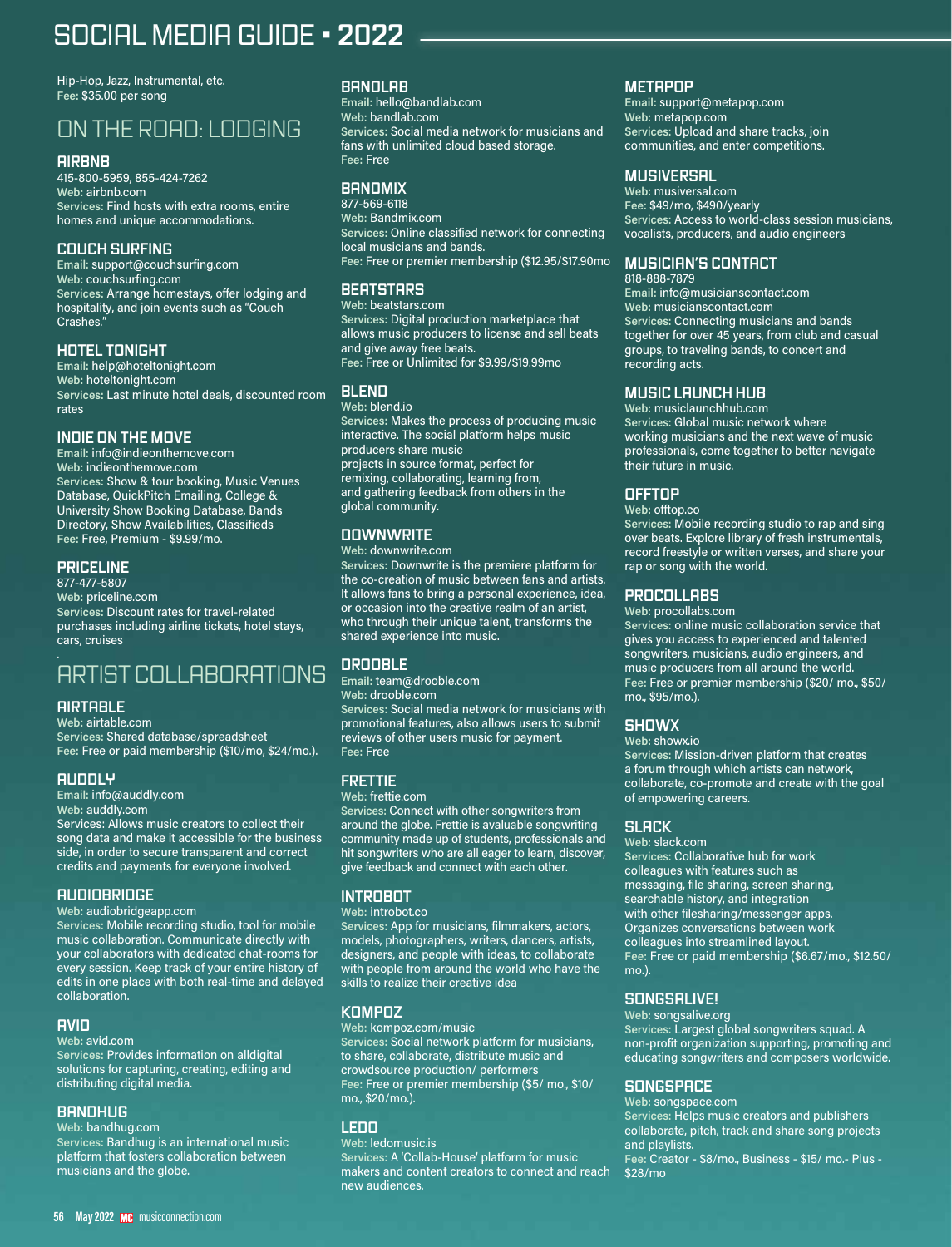#### **SONGTOWN**

#### **Web:** songtown.com

**Services:** A virtual music "town" where creative people gather to be encouraged, educated and inspired. Writers of all genres, from all over the world come to SongTown to find other creative cowriters, to learn how to improve their craft from #1 hit songwriters and publishers, and to be mentored by successful music industry pros. **Fee:** Platinum Annual Plan \$197 per year, Diamond Fast Track \$649 per year, monthly membership for \$24.99/mo.

#### **SONGWRITER LINK**

**Web:** songwriterlink.com

**Services:** Songwriting collaboration website that makes finding the perfect co-writer faster than before. It's the only website that uses matching engine technology—the same kind that dating websites use—to help find you exactly the type of songwriters you're looking.

#### **SOUNDSTORMING**

**Web:** soundstorming.com

**Services:** Helps musicians to connect, collaborate and promote themselves using their musical ideas, riffs and fragments.

#### **SOUNDTRAP**

**Web:** soundtrap.com **Services:** Online recording studio/DAW with collaborative features, plugins/ drumtracks, autotune, other audio engineering features. Also educational features **Fee:** (Free, \$7.99/mo., \$11.99/mo., \$13.99).

#### **SPLICE**

**Web:** splice.com

**Services:** Musicians use Splice to find sounds, get gear, enter contests, discover projects and connect with one another.

#### **STUDIOTRAXX**

**Web:** studiotraxx.com

**Services:** Provides instant access to a vast global network of musicians-for-hire who are ready to work and collaborate via the web. Private collaboration areas are also available to those who don't need to find and hire musicians but simply need an efficient way to manage files across partners.

#### **TUNEBLADES**

**Web:** tuneblades.com

**Services:** Empowers both professional and non-professionals to quickly resize and remix songs To match any duration, remove vocals from songs, and stream indefinitely for live presentations or programs.

#### **TULLY**

**Web:** tullyapp.com

**Services:** Recording artists and songwriters can play, write, and record song ideas all within one application. Artists can share their projects with their engineer before studio sessions, allowing instant access to the audio file, lyric sheet, and recording ideas. When using Tully, all your files are organized and stored to the cloud, keeping all your creative work safe in one location.

#### **VAMPR**

**Email:** support@vampr.me **Web:** vampr.me

**Services:** App that helps you discover, connect and collaborate with fellow musicians, the music industry and music lovers alike.

# **VOCALIZR**

**Web:** vocalizr.com **Services:** Created to connect professional singers

and producers world-wide. Community of producers looking for talent. **Fee:** Free or Pro Membership (\$9/mo).

# MUSIC SALES TRACKING

#### **CHARTMETRIC Web:** chartmetric.io

**Services:** Music data analytics company. They combine hundreds of thousands of real-time data points across iTunes, Spotify, Youtube, Google, Facebook, Twitter, and Instagram in order to make sense of the increasingly complex landscape of the music industry.

#### **CRYPTO.COM**

**Web:** crypto.com

**Services:** Crypto.com is a cryptocurrency tracking app, and has recently expanded to covering and paying NFTs for artists and audiences.

#### **NEXT BIG SOUND**

**Web:** nextbigsound.com

**Services:** Provides online music analytics and insights, tracking hundreds of thousands of artists around the world. As part of Pandora, they deliver powerful analytics tools used by music makers, labels and marketers looking for data and insights about artists and their fans.

#### **MAYKI**

**Web:** mayk.it/songs We are mayki, a virtual studio where you can create music on demand with our team of producers. Make your first song today!

#### **RCRDSHP STUDIO**

**Web:** app.rcrdshp.com **Email:** newsletter@rcrdshp.com Services: a curated digital collectibles platform, built by and for the electronic music industry, and validated by technologies like the blockchain and non-fungible tokens.

#### **SONGTRUST**

**Web:** songtrust.com **Services:** World's largest global royalty collection service, Songtrust streamlines the music publishing administration of 1,000,000+ songs.

#### **SOUNDCHARTS**

**Web:** soundcharts.com

**Services:** A full-stack solution (database, desktop, mobile apps & API) that brings together real-time and historical music consumption data, (social, charts, playlist, airplay monitoring) to improve project management, reporting and artist scouting.

#### **WIO PRO**

**Web:** wiopro.com **Services:** empowers entertainment stakeholders to track the airing of movies and television episodes, vital information that drives the payment of guild residuals, composer royalties and profit participations.

# ONLINE INSTRUCTION

#### **ARI'S TAKE ACADEMY**

**Web:** aristakeacademy.com **Services:** Multiple individual courses available, created by indie musician and music business author Ari Herstand. Courses range from topics such as managing tours to streaming and social media growth.

#### **BERKLEE COLLEGE OF MUSIC**

**Web:** berklee.edu

**Services:** Multiple online degree and certificate programs. Interactive 12-week courses. Worldrenowned faculty and collaboration with classmates.

#### **FILM MUSIC INSTITUTE**

**Web:** filmmusicinstitute.com **Services:** Offers state of the art professional education courses designed specifically for film and television music professionals that deliver practical skills and focus on improving your musical and music business skills. Training is detailed and comprehensive, and our instructors are some of the best in the business. Online courses can be accessed from anywhere 24/7 so you can get the training you need and the skills you want in a setting that's right for you—on your terms, and including full access to your instructors for any questions.

#### **LESSONS.COM**

**Web:** lessons.com

#### **MELOPHY**

**Web:** melophy.com

**Services:** Melophy is a teaching site by artists for artists to organize calendars, live lesson streams to individual and groups of students, and schedule virtual performances, all while promoting artists' music.

#### **MUSICIANS INSTITUTE**

**Web:** mi.edu/programs/mi-online **Services:** Access to acclaimed curriculum and supportive interactive course content. Certificates in guitar performance and artist/entrepreneur/ production and Associate degrees in guitar performance and music business.

# MUSIC CREDITS **DATABASES**

#### **DISCOGS**

**Web:** discogs.com **Services:** Discover new music. Track your collection and want list. Contribute to the database.

#### **GENIUS**

**Web:** genius.com **Services:** Wide collection of song lyrics and musical knowledge.

#### **MUSICBRAINZ**

**Web:** musicbrainz.org

**Services:** Open music encyclopedia that collects music metadata and makes it available to the public. MusicBrainz captures information about artists, their recorded works, and the relationships between them.

# TOUR DATES CALENDAR

#### **BANDSINTOWN**

**Email:** support@bandsintown.com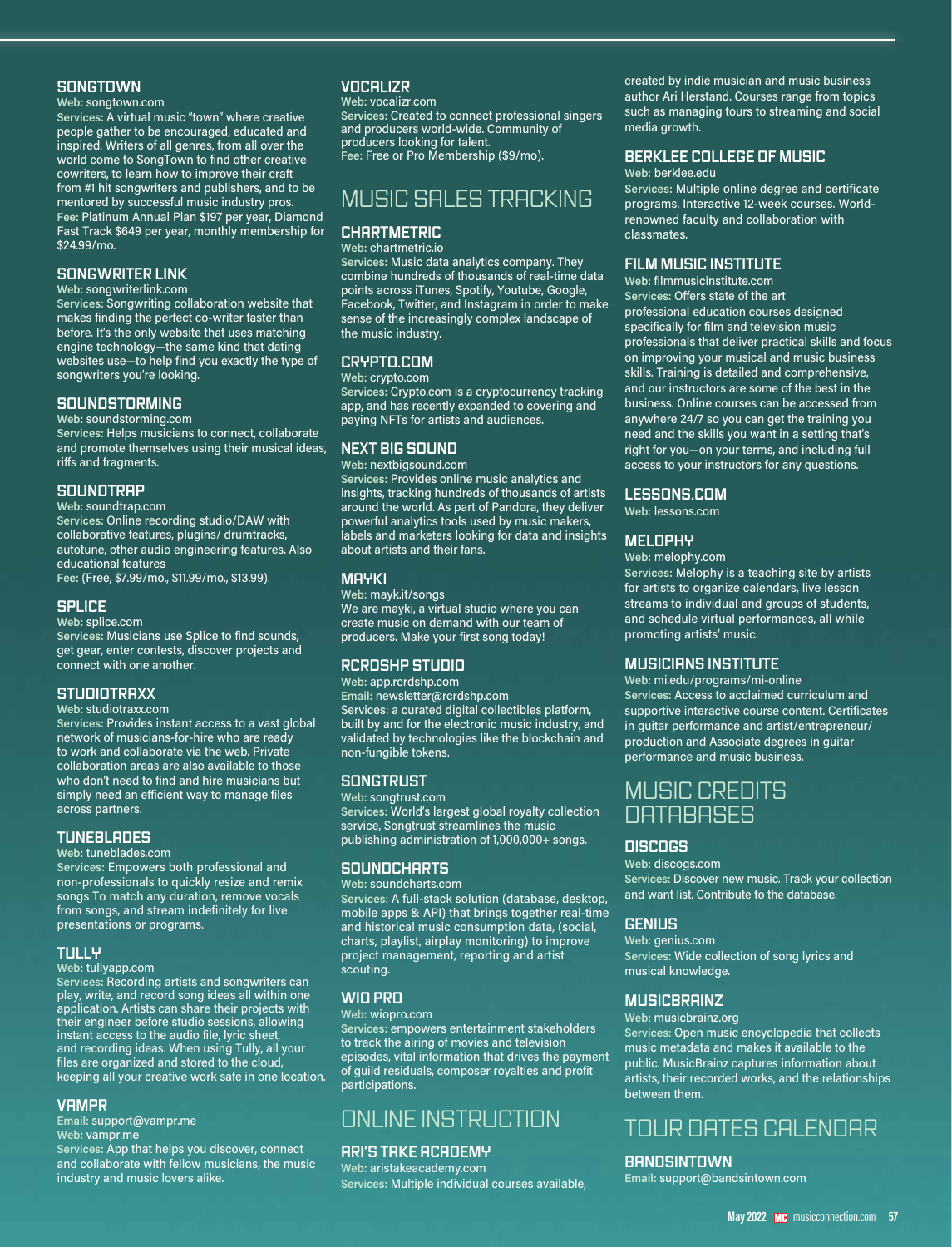# SOCIAL MEDIA GUIDE • **2022**

#### **Web:** bandsintown.com

**Services:** Music website billed as a "platform where artists and fans connect." The site allows users to receive notifications about tours and bands playing in the user's area. It also has tools for artists to manage tour dates.

#### **FANBASSLIVE**

**Web:** fanpasslive.com

**Services:** A platform and true artist partner that allows artists and their fans (both old and new) to interact in authentic ways, right from their smartphone or other connected devices

#### **LYTE**

#### **Web:** lyte.com/events

**Services:** Lyte is a platform that enables event organizers, venues and artists to enhance their ticketing, ensure shows are full and keep fans happy. Lyte provides a safe, official reservation system and allows fans to return their tickets to the official point of purchase for a fair price.

#### **SONGKICK**

**Web:** songkick.com **Services:** Provides concert discovery services and ticket sales for live music events.

# LIVE STREAMING

#### **DREAMSTAGE**

**Email:** support@dreamstage.live **Web:** dreamstage.live Services: A streaming platform where musicians of all genres perform and interact with fans worldwide.

#### **PAARTI**

**Web:** paarti.live

**Services:** Provides a venue-like experience for users, merging livestreaming and social networking.

#### **PERISCOPE**

**Web:** pscp.tv

**Services:** Offers live broadcasts with a twist—the ability to replay them at any time. Every video comes to life with a league of integrated social features: while watching streams, you'll also see people join, leave hearts, comment in real time, and more.

#### **STAGEIT**

**Web:** stageit.com

**Services:** Artists perform live, online shows from their laptop that are never recorded or archived. Fans are encouraged to ask the artist questions, request songs, and even chat with other fans during the show. Virtual tip jar available on every show.

#### **TWITCH**

#### **Web:** twitch.tv

**Services:** Site primarily focuses on video game live streaming, including broadcasts of eSports competitions, in addition to music broadcasts, creative content, and more recently, "in real life" streams. Content on the site can be viewed either live or via video on demand.

#### **YOUKNOW**

**Web:** younow.com **Services:** Discover talented broadcasters, watch live streams and video chat live with people from around the world.

# T-SHIRTS & MORE: MERCH & MANUFACTURING

# **9 CAFEPRESS**

877-809-1659 **Web:** cafepress.com **Services:** Create and sell your personalized designs on t-shirts, bags, mugs, posters and many more unique gifts.

## **BANDS ON A BUDGET**

866-471-3868

**Web:** BandsonaBudget.com **Services:** Prints custom merchandise for all types of businesses and brands, with a large majority of its customers being up-and-coming musicians. With products varying from shirts to stickers, banners to tour posters, BandsonaBudget.com can help you cover all of your bases in one shot, eliminating the need to deal with a different company for each item you want.

#### **BIG CARTEL**

**Web:** bigcartel.com **Services:** Build a unique online store, sell your work, and run a creative business. Perfect for clothing designers, bands, jewelry makers, crafters, and other artists.

## **CUSTOM INK**

800-293-4232 **Web:** customink.com **Services:** American-based online retail company that makes custom apparel such as T-shirts and sweatshirts.

# **DISC MAKERS**

**Email:** info@discmakers.com **Web:** discmakers.com **Services:** Disc Makers is the world's largest CD,

DVD, and Blu-ray manufacturer for independent musicians, filmmakers, and businesses. They offer duplication, replication, printing, graphic design, audio mastering, DVD authoring, worldwide distribution and more.

#### **FIVERR**

**Web:** fiverr.com

**Services:** Online marketplace for freelance services including digital marketing, graphic design, music, audio and more.

#### **KILLERMERCH.COM**

**Web:** killermerch.com **Services:** Full-service branding agency, global merchandising, product development

#### **MERCHCAT**

Email: info@merchcat.com **Web:** merchcat.com **Services:** Merch sales, inventory management, track payments and get real-time reports.

#### **MERCH.LY**

866-522-4012 **Web:** merch.ly **Services:** Custom t-shirts, hoodies, bags and more customized with your band logo or design, all at affordable prices.

## **PRINTFUL**

818-351-7181 **Email:** support@printful.com **Web:** printful.com **Services:** On-Demand order fulfillment and warehousing service that fulfills and ships products including clothing, accessories, and home & living items for online businesses. It's free to set up, with no monthly fees or minimum order.

#### **REDBUBBLE**

**Web:** redbubble.com **Services:** Global online marketplace for printon-demand products based on usersubmitted artwork.

#### **RUSHORDERTEES**

2727 Commerce Way Philadelphia, PA 19154 800-620-1233 **Web:** rushordertees.com **Email:** sales@rushordertees.com **Services:** Screen printing, embroidery, rush t-shirt delivery

#### **SONGLORIOUS**

**Services:** Employs a stable of hundreds of musicians who create customized songs for anniversaries, birthdays, and yes marriage proposals. Customers simply fill in details for their song, choose a genre song length and in four days-time a certified musician will send back a customized song ready to share. Cost for song starts at \$90.

#### **SHOPIFY**

**Web:** shopify.com

**Services:** Shopify is a commerce platform that allows anyone to easily sell online, at a retail location and everywhere in between. Shopify offers a professional online storefront, a payment solution to accept credit cards, and the Shopify POS application to power retail sales. **Fee:** Basic Shopify - \$29/mo., Shopify - \$79 /mo., Advanced Shopify - \$299/mo.

#### **SPREADSHOP**

800-381-0815 **Email:** help@spreadshop.com **Web:** spreadshop.com **Services:** Create and sell custom merchandise on your own online shop for free.

#### **SQUARE**

**Web:** squareup.com/us/en **Services:** Financial services, merchant services aggregator, and mobile payment company **Fee:** Charges 2.75% per swipe.

#### **STICKER MULE**

**Web:** stickermule.com **Services:** Custom stickers, labels, magnets & more. Get free proofs, free shipping, 4-day turnaround & 24/7 customer support

# **TEEPUBLIC**

**Web:** teepublic.com **Email:** help@teepublic.com **Services:** The world's largest marketplace for independent creators to sell their work on the highest-quality merchandise